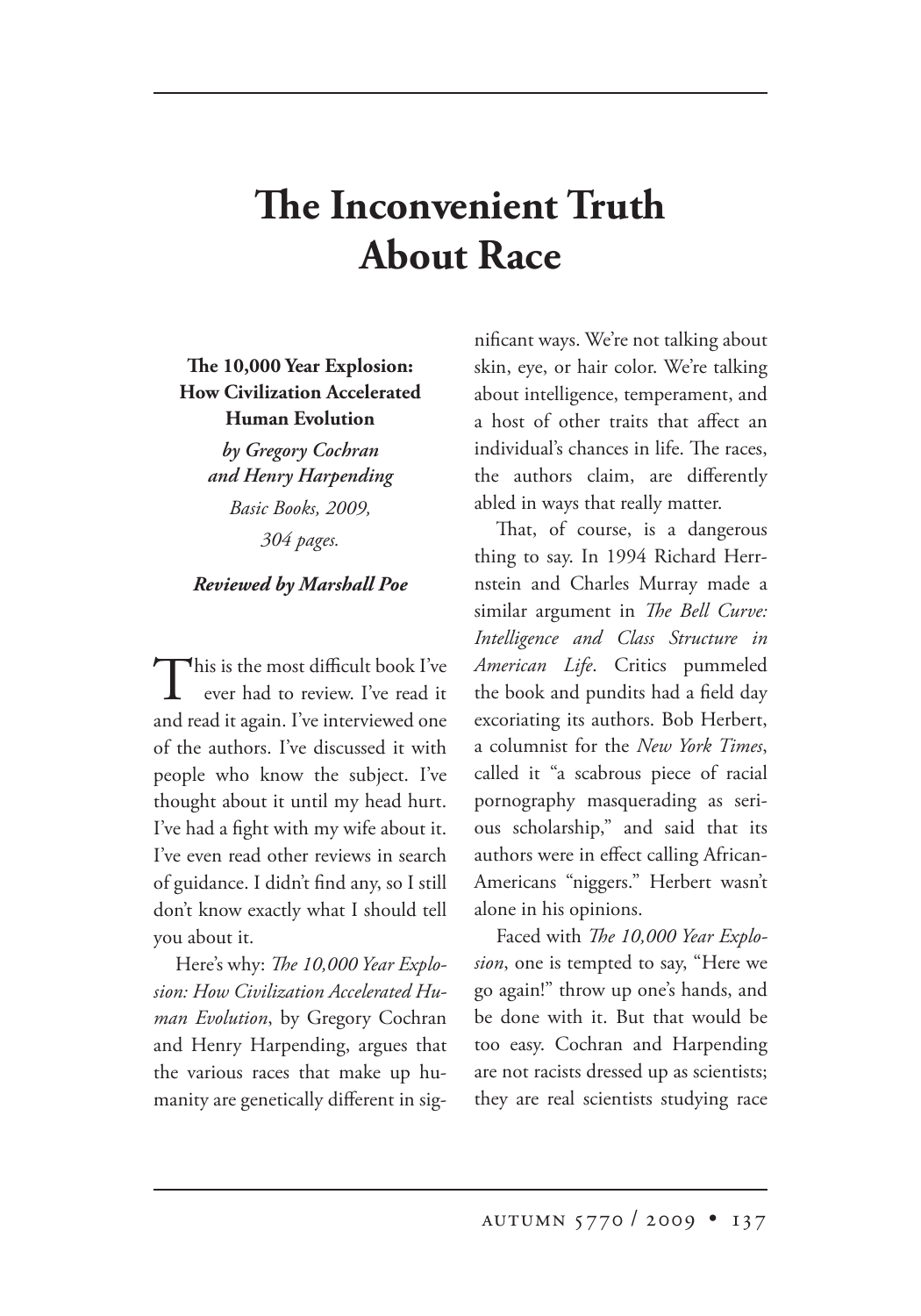(or, rather, the genetic traits of large human populations). The thesis they propose is not obviously ridiculous: The type of phenotypic variation we see among human beings is found in other species (such as domesticated animals) and clearly has an underlying genetic basis. Their argument will offend those who believe that people are "all the same under the skin," but that's no reason to dismiss it out of hand. In short, the authors deserve a fair hearing. If they are right, they are right. If not, then not. We'll try to find out which it is.

 $\mathbf{B}$  efore we lay out what Cochran and Harpending have to say about race, let's step back and put their thesis in context. They are hardly the first scholars to suggest that the races are differently abled. Before the mid-twentieth century, nearly all scientists believed this, including Charles Darwin himself. There were exceptions, such as Franz Boas, Margaret Mead, Ruth Benedict, and Ashley Montagu, but they were voices in the wilderness. All of that changed in the second half of the twentieth century, however, not because of any scientific advance, but because of the deeds of Adolf Hitler and Martin Luther King Jr. Hitler gave racist politics a very bad name, and King gave antiracist politics a very good name. These two leaders

made it simply impossible to build a racist political program in the West successfully. This shift in attitudes was a boon to scholars who said that racial differences were insignificant and that race was a myth. Studying racial differences was out; studying the social construction of race was in. This was the prevailing intellectual and political norm for decades, and for the most part, it remains so today.

In recent years, however, there has been a resurgence of research into genetic differences among the races, or what should properly be called "descent groups," or "populations." The reason for this is technology. In the nineteenth century, the only way scientists could tell one descent group from another was on the basis of external appearance—a very crude technique indeed. In the early twentieth century, doctors developed a more refined way of identifying descent groups, using blood chemistry. Although this technique allowed scientists to get "under the skin," as it were, it was also far from exact. About a quarter-century ago, however, molecular biologists found a way to distinguish descent groups based on their genetic profiles. This technique proved to be extremely precise, and has now allowed molecular biologists to rewrite, literally, the history of humanity.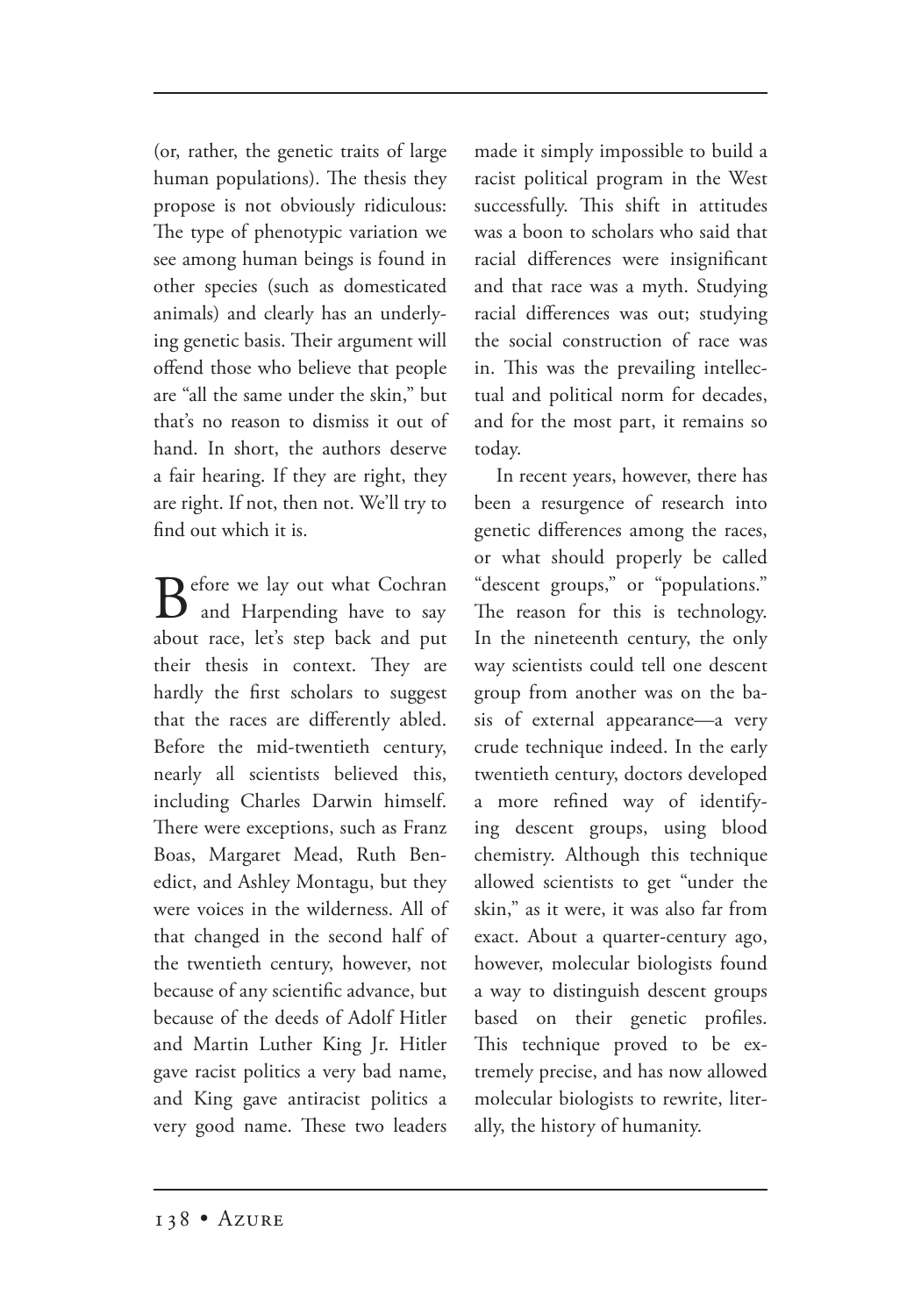As they tell it, the human race began in Africa roughly 180,000 years ago with a relatively small population of Homo sapiens. It then proceeded through a very long process of growth, division, and reunion. As humans spread around the world from their East African home, they slowly grew more numerous. They also divided again and again into sub populations, sub-sub populations, and so on. For a variety of reasons, these groups became subtly different. Sometimes two or more of them mixed and became more alike. The results of this growth-split-andmerge process can be seen in the many descent groups—some we call "races" and others not—that make up humanity today. These groups are remarkably similar genetically, but they are also different enough to be distinguished phenotypically (by the way their genes express themselves) and genotypically (by the genes themselves). Given that people generally mate with their neighbors, it is not surprising that these descent groups overlap fairly well with folk racial categories (black, white, Asian) and even more so with language groups (Bantu-speaking, German-speaking, Mandarin-speaking).

Whether or not people find this disturbing very much depends on what they perceive to be the implications of these discoveries. The idea that the races are genetically different is not necessarily troubling so long as everyone agrees that the differences in question don't really matter. We all think that traits like skin color, hair type, and eye shape are not a legitimate basis for discrimination. We see them as incidental to a person's merit as a human being, and therefore irrelevant to how we treat him. If you were an employer who chose to hire someone with superficial trait X over someone with superficial trait Y, most people would consider you irrational and possibly a racist. Indeed, we usually call someone a "racist" because she discriminates between people on the basis of some cluster of superficial traits.

The idea that the races are genetically different is quite troubling, however, when the specified differences are universally considered important. We all agree that, in most contexts, it is legitimate to discriminate on the basis of traits like intelligence, equanimity, and honesty. We see these traits as virtues, the very stuff of "merit," and we believe they *should* affect how we treat people. If you hire someone with virtue X over someone without virtue X, no one is going to raise an eyebrow. You are neither irrational nor a racist; instead, you are smart and fair. The trouble starts when the possibility arises that virtue X might be *both* genetically determined *and* unequally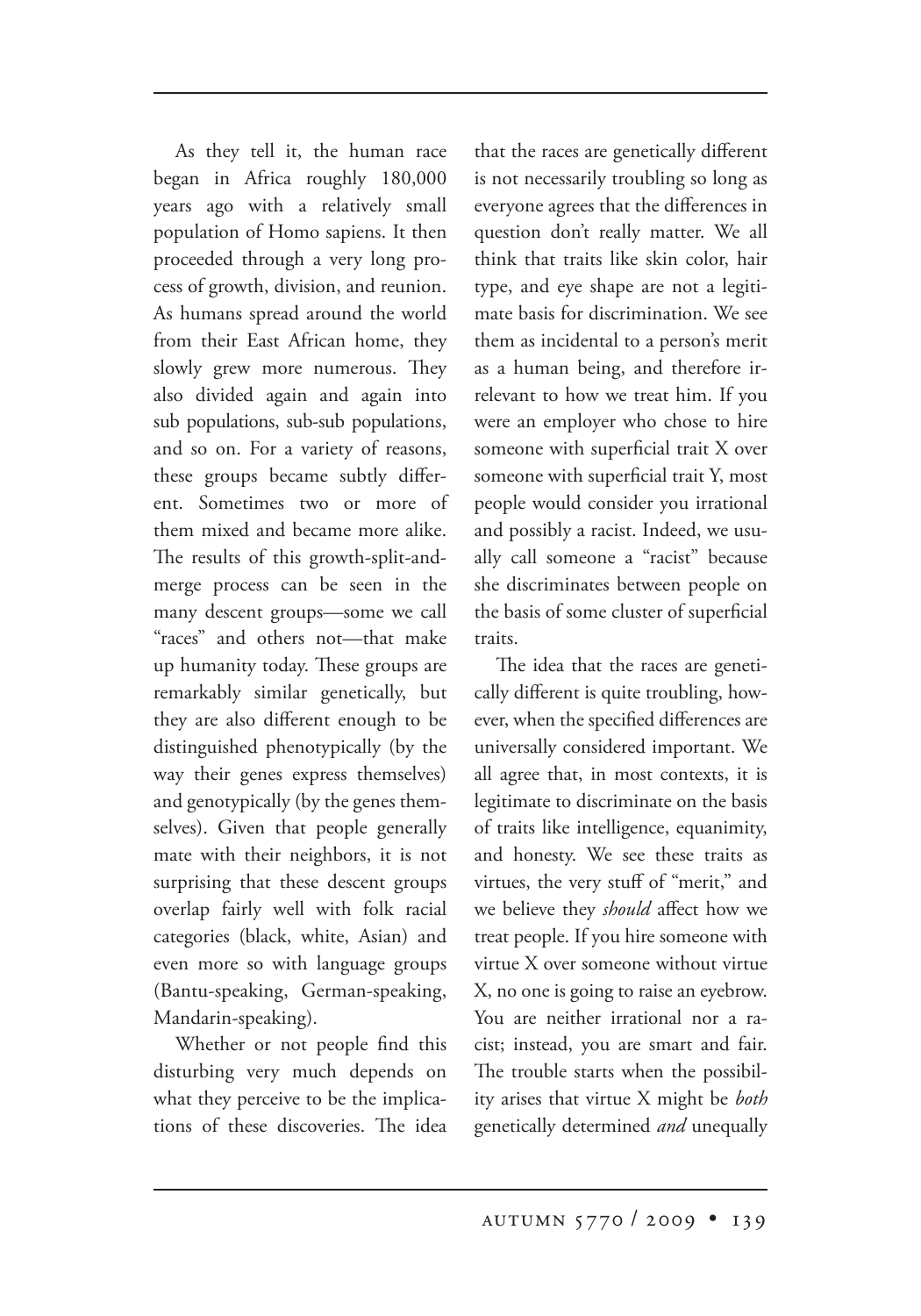distributed among different racial groups. In a fair competition, these "troublesome traits," as we will call them, would inevitably produce de facto racial segregation. People of race A, having virtue X, would be preferred over people of race B, who do not have virtue X. This would present us with a very unsettling dilemma. On the one hand, such discrimination would be legitimate insofar as it would be the result of consistently applying meritocratic principles. On the other hand, it would be illegitimate insofar as it produces racial inequality. Thus, troublesome traits might present us with a choice between upholding meritocracy and upholding racial equality. We would not be able to uphold both.

The question, then, is whether and to what extent troublesome traits exist at all. The overwhelming majority of researchers claim that they do not, and they muster a number of arguments in support of this claim. The first is that our species is too young for troublesome traits to have evolved. This objection is easy to refute: We know that different populations of the same species can develop significantly different traits over a much shorter period than the 180,000 years humans have existed on earth. Over the past several hundred years, for example, modern livestock have been significantly transformed by means of "artificial selection," i.e., breeding.

The second argument is that humans are too genetically similar for troublesome traits to exist. This point is also easily refuted. We know that a small number of genetic differences can have a massive effect on different populations of the same species. In many human populations, for example, a few genes can mean the difference between the frequent incidence of severe genetic diseases and their total absence.

The third argument is that standardized test results which have shown differences in ability between racial groups don't prove anything about genetic differences, because the tests are flawed. This argument is harder to dismiss. Some of the test results seem quite sensitive to cultural factors, which suggests that the tests are measuring nurture rather than nature. And even the tests that show persistent cross-cultural differences can be used to draw inferences about genetic differences only; they do not constitute direct proof of anything.

**F** nter Cochran and Harpending with *The 10,000 Year Leap*. They argue for the existence of troublesome traits, but they do so in a new way. Instead of inferring underlying genetic differences from controversial tests, they claim that the laws of population genetics predict exactly the sort of differences we see in the test data. They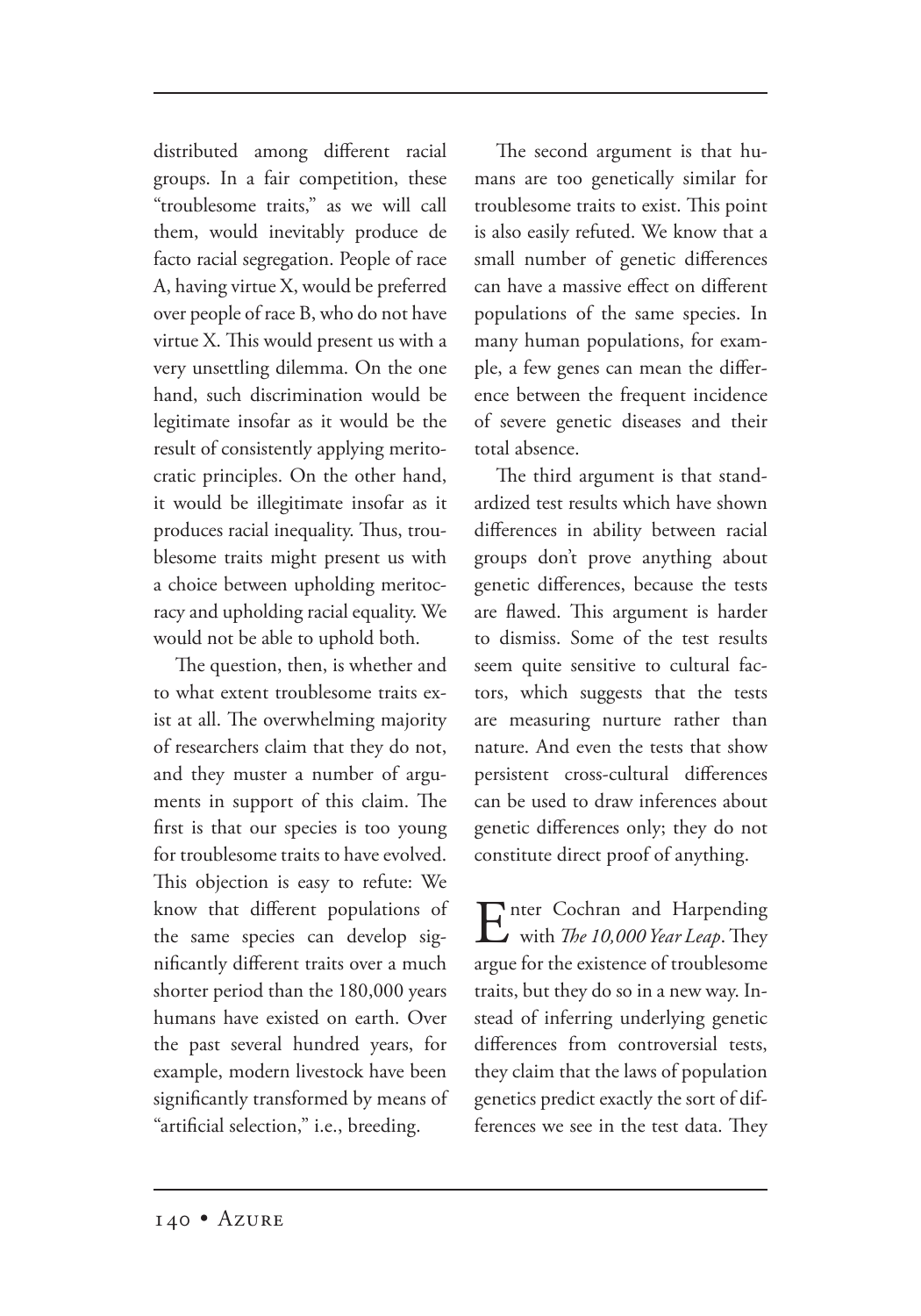don't make any lengthy arguments for the tests as a valid measure of genetic differences. They simply state that *if* what they propose regarding population genetics and human history is true, then we should expect to see precisely those differences we do see in the test results.

To understand this line of argument, a short primer on population genetics is in order. Population genetics is a well-established sub discipline of evolutionary biology that studies gene frequencies in populations. A standard question in this discipline would be why gene X is common in population A but rare in population B, even though A and B are of the same species. There are a number of ways such differences can arise. Sometimes they are the result of pure chance, but the most important cause is natural selection. If natural selection is the reason for the unequal distribution of gene X, geneticists would say that gene X likely increased the reproductive success—or "fitness"—of A, whereas it decreased that of B. In population A, gene X was "selected for" and therefore spread; among B it was "selected against" and therefore disappeared or became very rare.

Broadly speaking, the environment is the "selector" referred to by the term "natural selection." Population geneticists characterize environments according to their "selection pressures," that is, the many forces at work that determine fitness. Geneticists would say that gene X worked for population A and not B because A was situated in an environment that placed it under different selection pressures than B. In other words, population A's environment selected for gene X because it improved fitness in that environment, and population B's environment selected against it because it didn't. The important point is this: When two genetically similar populations are subjected to significantly different selection pressures, significant genetic differences between the populations will nearly always appear.

Cochran and Harpending apply this theory to human beings, and make the following claims as a result: Humans live in populations, that is, groups whose members breed more often among themselves than with outsiders. Typically, all these populations taken together are at genetic equilibrium, meaning that a) the forces of natural selection have genetically optimized all of them for life under common selection pressures; and b) as a result of this optimization, they are relatively homogeneous genetically. Occasionally, however, some disruptive event—a change in the environment, a pandemic disease, etc.—upsets the equilibrium within *particular* populations. In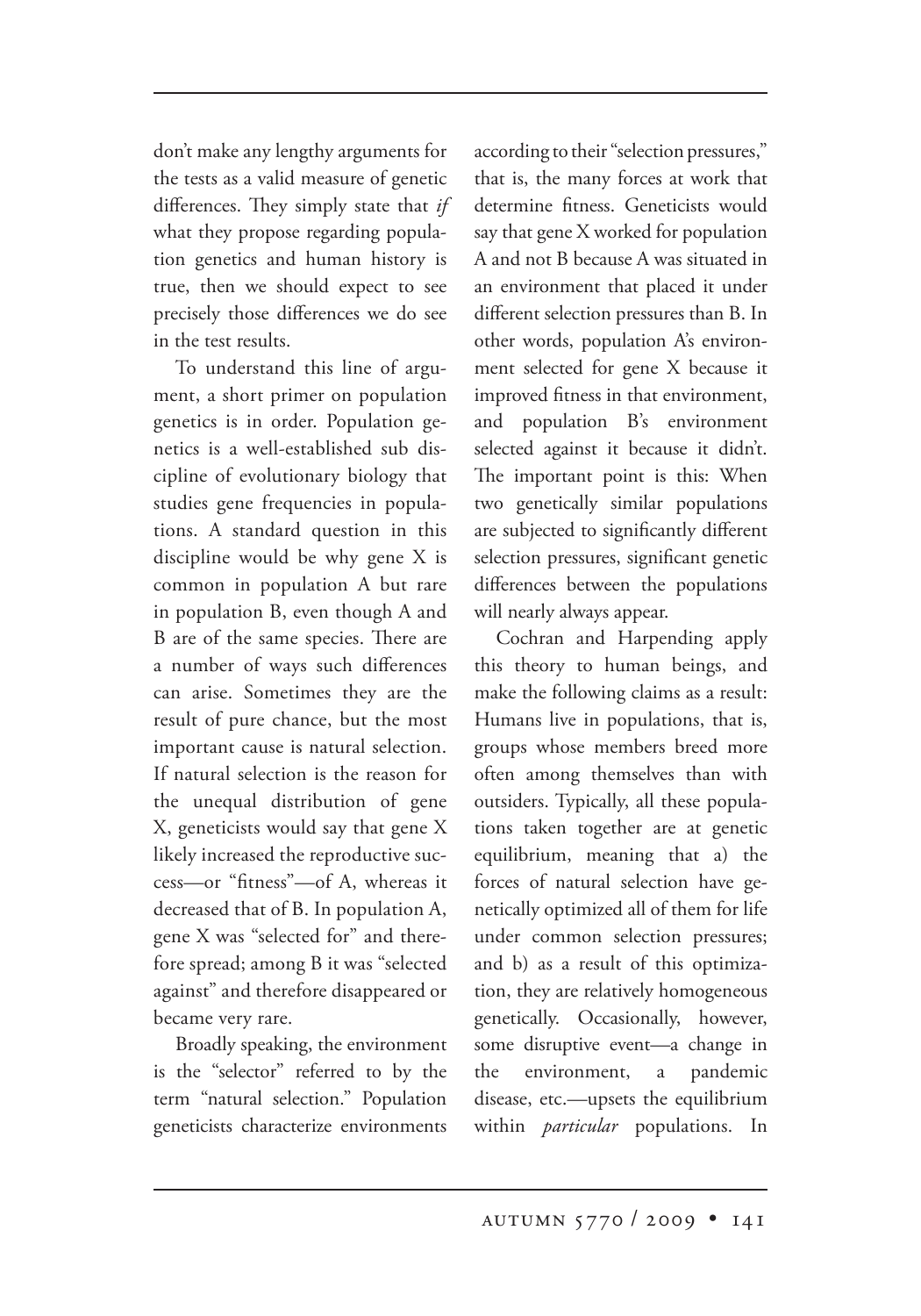other words, these changes affect only *some* of these populations, not all of them. For the affected groups, the traits selected under the old selection pressures are no longer advantageous under the new ones. At this point, two things tend to occur: sudden evolutionary acceleration and genetic division.

What this means is that as the affected populations adapt to new selection pressures, the rate of genetic change—measured by shifting gene frequencies—speeds up, exceeding the long-term average. This process, however, is usually temporary. Assuming that both selection pressures and population size remain stable, the rate of genetic change necessarily decelerates as natural selection adapts the affected populations to the new selection pressures. As the process approaches a new equilibrium between genes and pressures—meaning that nearly all new genetic mutations are deleterious—evolutionary change slows to a crawl, and the new equilibrium will remain mostly stable until the next disruptive event.

It should be immediately apparent, however, that this process causes something else to occur as well: It divides humankind into two different genetic types. The affected population has adapted to new selection pressures and reached a new equilibrium, while the unaffected populations have simply remained as they were. However, even when they do occur, divisions such as these have usually proven temporary, mainly because human populations are almost never completely isolated for long periods of time. For a variety of reasons, one population's genes tend to spread to others and the result is a specieswide equilibrium. But this return to a common equilibrium is not a given. If two populations remain isolated long enough and are subject to sufficiently different selection pressures, then they *can* evolve into separate species. This happened, for example, with chimpanzees and humans some six million years ago.

Cochran and Harpending use the<br>theory of population genetics to tell the story—or rather *their* story—of human genetic history. It is a tale in three acts.

Act 1: The Primitive Hunter-Gath*erer Equilibrium: 180,000-40,000 years ago*. Humans originally evolved in East Africa about 180,000 years ago. They lived as primitive huntergatherers in environments that were friendly to this way of life. About 50,000 years ago, some of them left Africa in search of similar environments. They found them, and thus tiny populations of humans spread all over the globe. As a result, all humans, no matter where they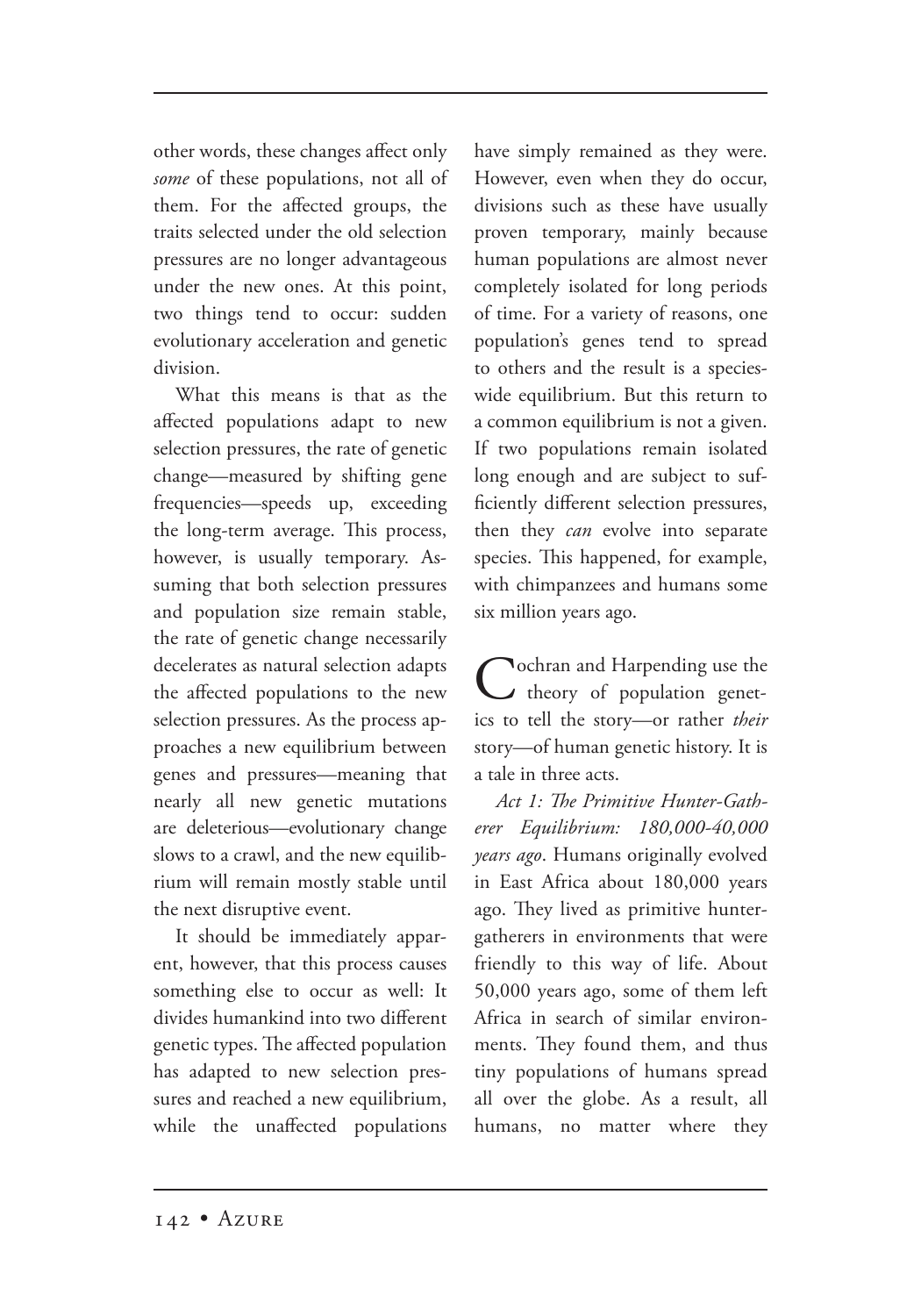were, lived this way for the better part of 130,000 years. Cochran and Harpending argue that, this being the case, humans became highly genetically adapted to hunting and gathering. "If a population… experiences a stable environment for a long time, it will eventually become genetically well matched to that environment." That's what happened to early humans. Genes that reduced fitness were weeded out; genes that improved it spread. The species-wide human genome was optimized and homogenized. As the balance between genes and selection pressures moved toward its optimum, the rate of genetic change slowed. After eons of genetic fine-tuning, there was very little room for improvement. The primitive hunter-gatherer equilibrium had been reached.

Act 2: The Modern Hunter-Gath*erer Equilibrium: 40,000-10,000 years*  ago. Then, around 40,000 years ago, a disruptive event destroyed this equilibrium.

According to Cochran and Harpending's speculations, the event in question was a bit unusual: It was, they say, "introgression, that is, the transfer of alleles from another species, in this case Neanderthals." That's right, our ancestors mated with Neanderthals. By definition, this "introgression" of Neanderthal genes caused the rate of evolutionary change among the West Eurasians to accelerate. Very quickly after it occurred, they evolved into "behaviorally modern" humans, so-called because they created a more sophisticated material culture than their primitive ancestors. This culture included paintings, sculptures, beads, missile weapons, fish hooks, nets, ropes, baskets, and textiles. For a brief moment, humankind was divided into two genetic types: The new, behaviorally modern humans and the old, primitive humans, each living in separate populations. They coexisted for a time, but the genetic gap between them closed fairly quickly. The behaviorally modern genes enhanced fitness in many environments, and as a result, they spread to primitive populations around Eurasia and Africa. Eventually, the primitive humans disappeared, and humankind was once again united into one genetic type. After this, all behaviorally modern hunter-gatherers underwent the process of genetic optimization and homogenization that populations routinely experience when adapting to new conditions. In this case, the new conditions were behavioral modernity itself. As the new optimum balance was approached, the pace of evolution slowed again, and a new species-wide stasis occurred: the modern hunter-gatherer equilibrium.

Act 3: The Agricultural Disruption: *10,000 years ago to the present.* Then,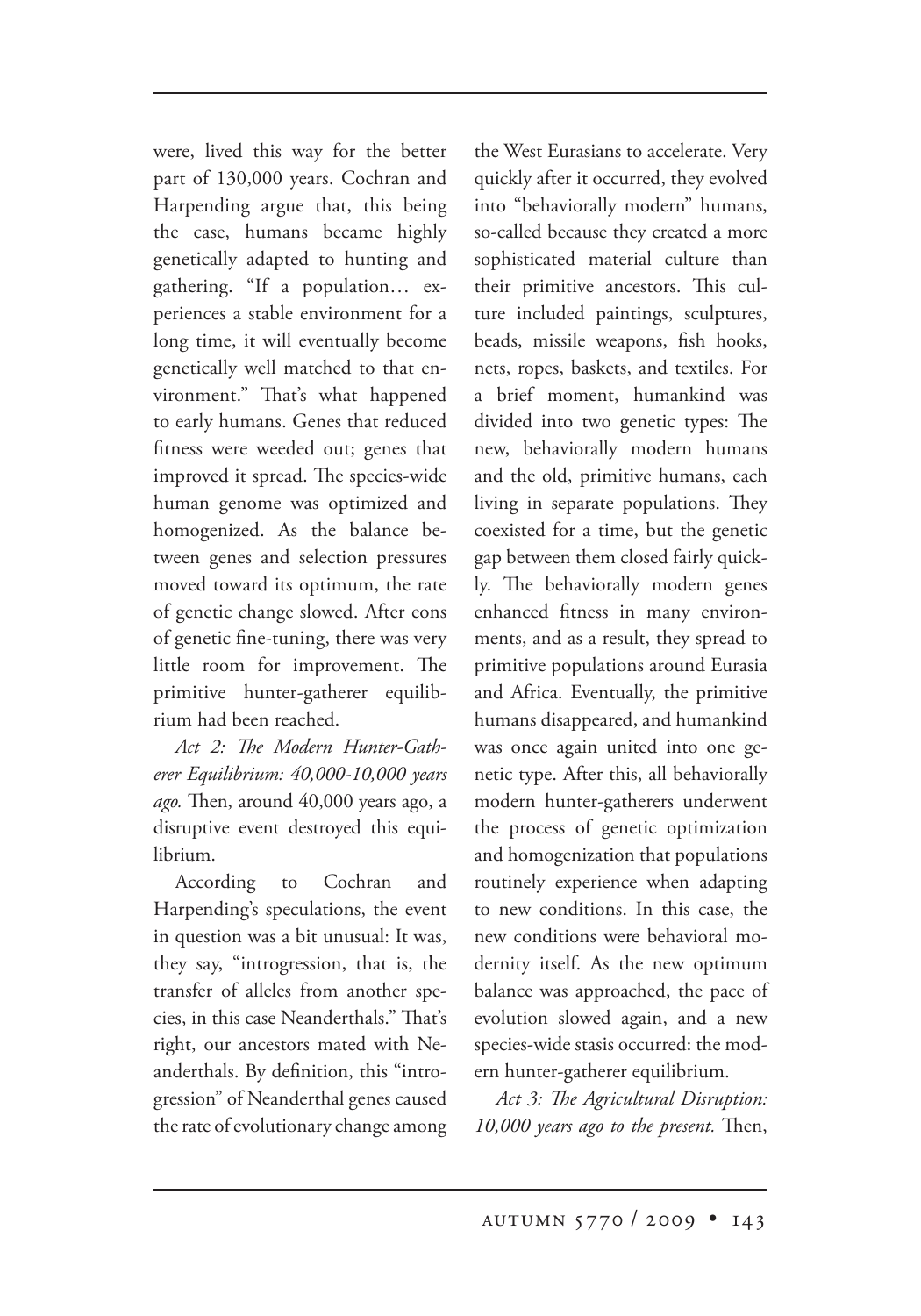10,000 years ago, another disruptive event occurred: Some populations in the Near East learned how to grow food. Agriculture, the authors claim, "imposed a new way of life (new diets, new diseases, new societies, new benefits to long-term planning) to which humans, with their long history as foragers, were poorly adapted." In other words, agriculture brought with it radically new selection pressures. As one might expect, the rate of genetic change initially rose sharply as the Near Easterners struggled to adapt. But then, as the Near Eastern populations worked toward a new optimum balance, something unprecedented happened: Instead of slowing down, the pace of genetic change accelerated. This revolutionary development was not caused by a disruptive event and the new selection pressures that followed. Instead, it was caused by a radical increase in population. Agriculture provided more food than hunting and gathering, and the agriculturalists turned this food into more agriculturalists. The population exploded. This had unexpected genetic consequences. Cochran and Harpending explain it like this: The larger the population, the more genetic mutations it produces; the mutation rate remains the same, but the total amount of mutations increases because there are

more humans carrying the mutating genes. The more genetic mutations are produced, the greater the chances that a fitness-enhancing mutation will appear and spread throughout the population. This means that population growth in and of itself accelerates evolution. When a population is expanding, there is always "room for improvement" thanks to an ever-increasing number of possibly beneficial mutations, so even when optimization is reached, the rate of evolution never slows down. Taken together, the adoption of agriculture and the resulting population growth accelerated the rate of evolution as nothing had before.

According to the authors, this change also led to the reappearance of significant genetic differences among human populations. Humans who adopted agriculture and experienced the resulting population growth became genetically different from those who did not. "This picture of adaptation to agricultural diets," so the authors claim, "has two important implications: Populations today must vary in their degree of adaptation to such diets, depending on their historical experience, and populations must have changed over time." In other words, humankind was again divided in two. Only this time, claim Cochran and Harpending, the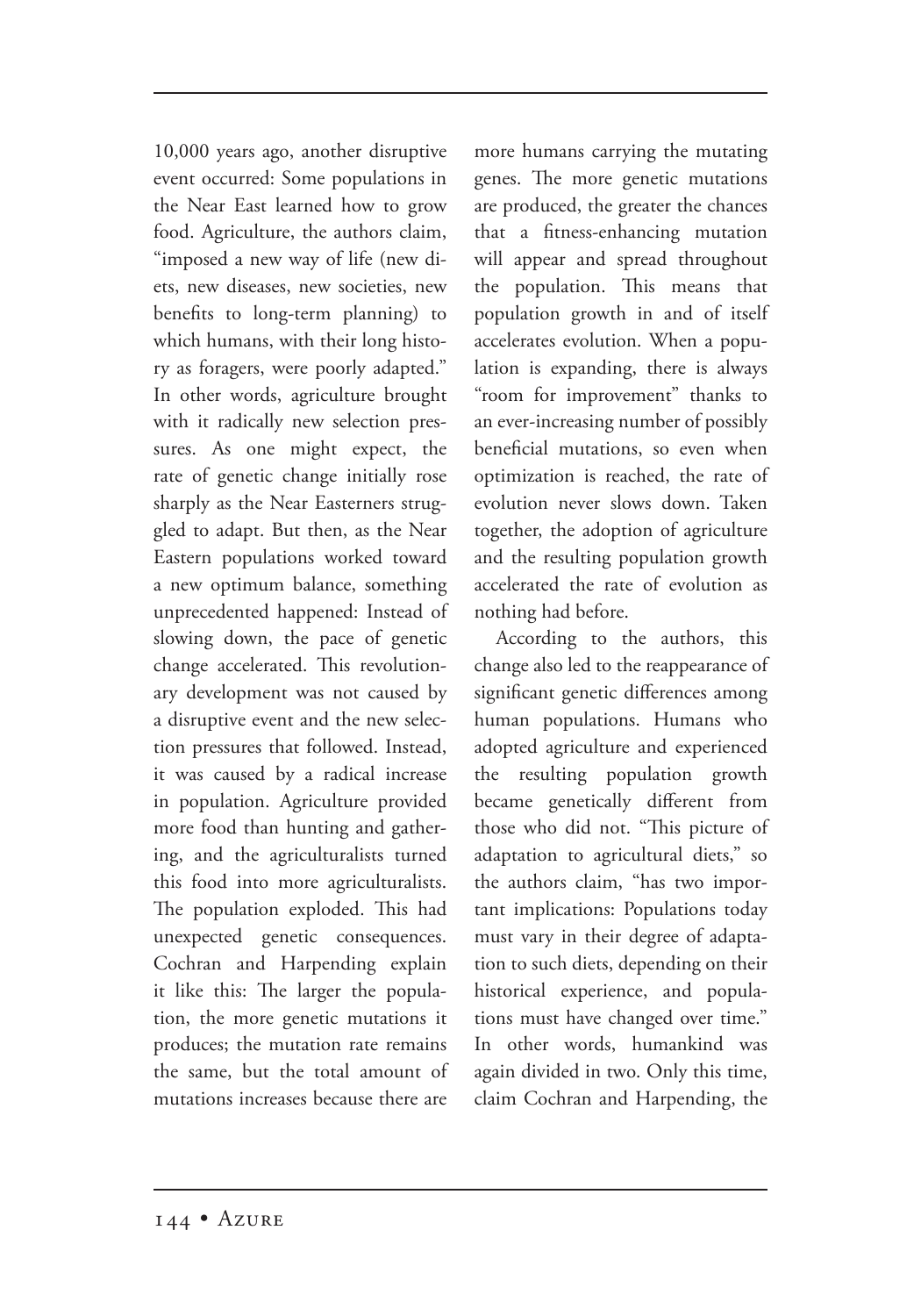genetic gap didn't close. On the contrary, it widened, and new genetic gaps appeared. Humankind was divided into three, four, five, and so on. The crucial factors in this unprecedented process of genetic differentiation were the adoption of agriculture and population size.

To begin with the former, the authors propose that the earlier a population adopts agriculture, the more time it has to adapt to new selection pressures, and the more time it has to adapt, the more different it will become from the species-wide genetic "starting point," i.e. the behaviorally modern equilibrium. They explain, "The evolutionary responses to an agricultural diet must differ, since different peoples adopted different kinds of agriculture at different times." Thus, the descendants of the first agriculturalists, the Near Easterners, are the most genetically distant from the behaviorally modern equilibrium. They are followed by the descendants of later agriculturalists—North Africans, Indians, East Asians, Mesoamericans, etc. These populations, in turn, are followed by the modern descendants of populations who adopted agriculture relatively recently or still live as hunter-gatherers: Aleuts, Australian aborigines, African bushmen, as well as certain Siberians and Amerindians, whose genomes should be quite close to the behaviorally modern type.

Cochran and Harpending argue that the genetic gap between agriculturalists and non-agriculturalists is still with us, though it is closing as the genes of the former spread to the genomes of the latter. But they also claim that new gaps have occasionally appeared within agricultural populations themselves. Some of these populations civilizations, empires, societies, and nations—have grown very large and very complex. Both of these characteristics increase the probability that some sub population—a territory, class, ethnicity, or profession—will become genetically different. Large, complex populations create the "space," so to speak, in which subpopulations can become genetically distinct. The force that differentiates them is, of course, natural selection, but here the selection is engineered by other human beings in the same population. Socially induced selection pressure can be subtle, as when one class oppresses another, and not so subtle, as when one race tries to exterminate another. The important point is that socially induced selection pressures accelerate genetic change in the affected sub population and move it toward a new local optimum balance, one that is similar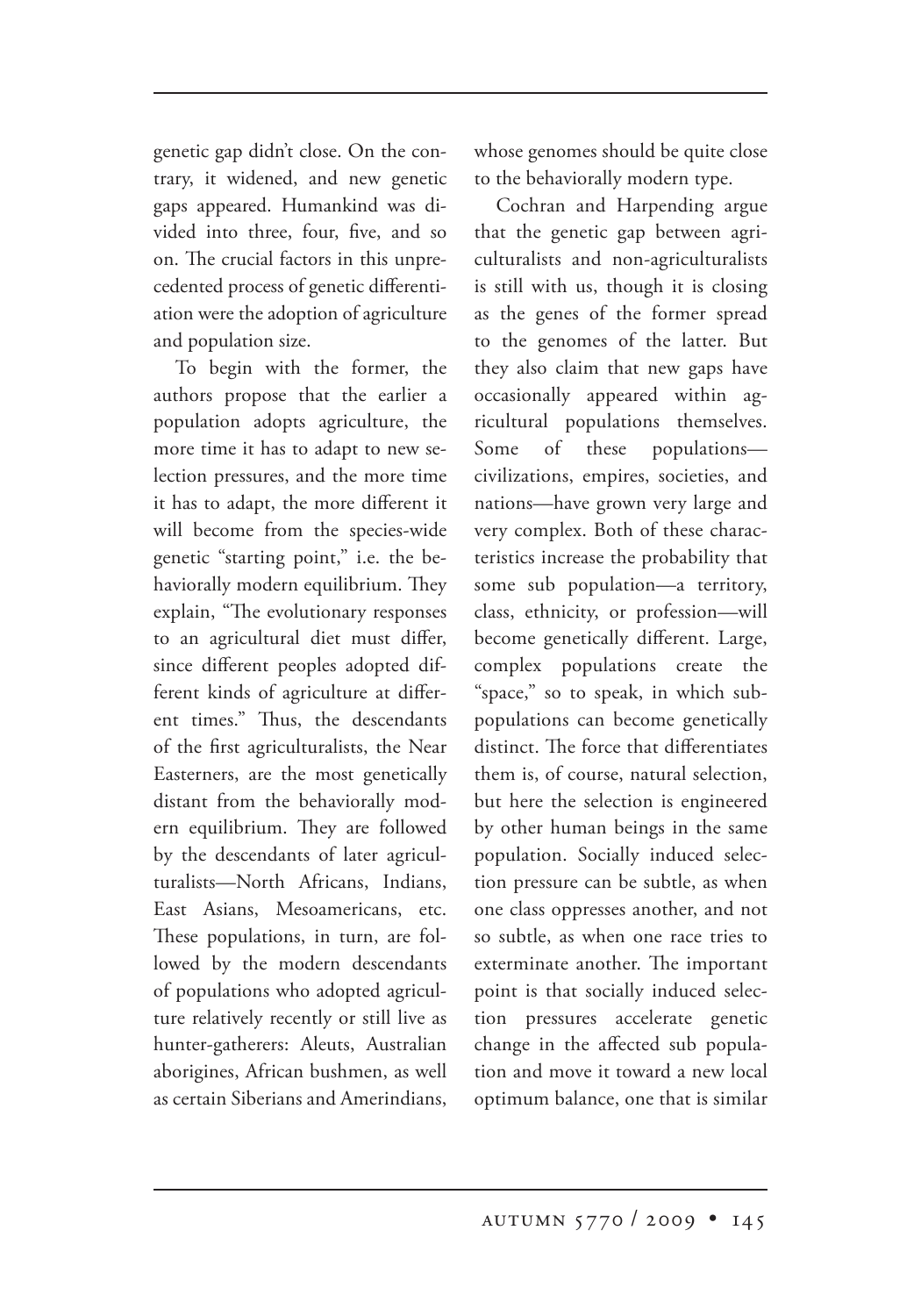to that of the general population but adapted to local circumstances.

Cochran and Harpending offer the Ashkenazi Jews as an example of this phenomenon. In the Middle Ages, European Christians confined the Ashkenazi to a small set of occupations, most of which required intensive intellectual activity. In other words, Christians imposed a new and unusual set of selection pressures on them. The standard process of evolutionary acceleration, optimization, and genetic homogenization then took place. Since the new selection pressures favored certain intellectual abilities, genes that produced these abilities were selected and spread throughout the Ashkenazi sub population. As a result, the Ashkenazi Jews became different in terms of both their genome and their abilities. "We propose," Cochran and Harpending write, "that the Ashkenazi Jews have a genetic advantage in intelligence that arose from natural selection for success in white-collar occupations during their sojourn in northern Europe." Cochran and Harpending hold that this is not an isolated case. In large, complex agricultural populations—just like the ones almost all of us live in—it is happening all the time to one degree or another.

The moral of our authors' story is this: The races are different in ways that matter because, given what we know—or think we know—about population genetics and human history, they must be. Science predicts that troublesome traits should exist, and they do. We now need to ask two questions about this theory: "Is it correct?" and "Does it matter?"

Are Cochran and Harpending correct? They may be. The theory of population genetics is sound. If you believe Homo sapiens is an animal species like any other, then you must believe that it obeys the laws of population genetics. One of these laws is that populations under sufficiently different selection pressures will diverge genetically. So if, as Cochran and Harpending argue, different human populations have existed under very different selection pressures, it seems that they must have diverged enough to produce the troublesome traits suggested by standardized tests and other data.

The validity of this thesis depends on three kinds of evidence. The first is historical evidence of selection pressures sufficiently powerful to result in species divergence. Cochran and Harpending say that there were two such episodes: The Neanderthal introgression 40,000 years ago and the advent of agriculture 10,000 years ago. From an evidentiary point of view, we don't know if the former happened at all, but we do know that the latter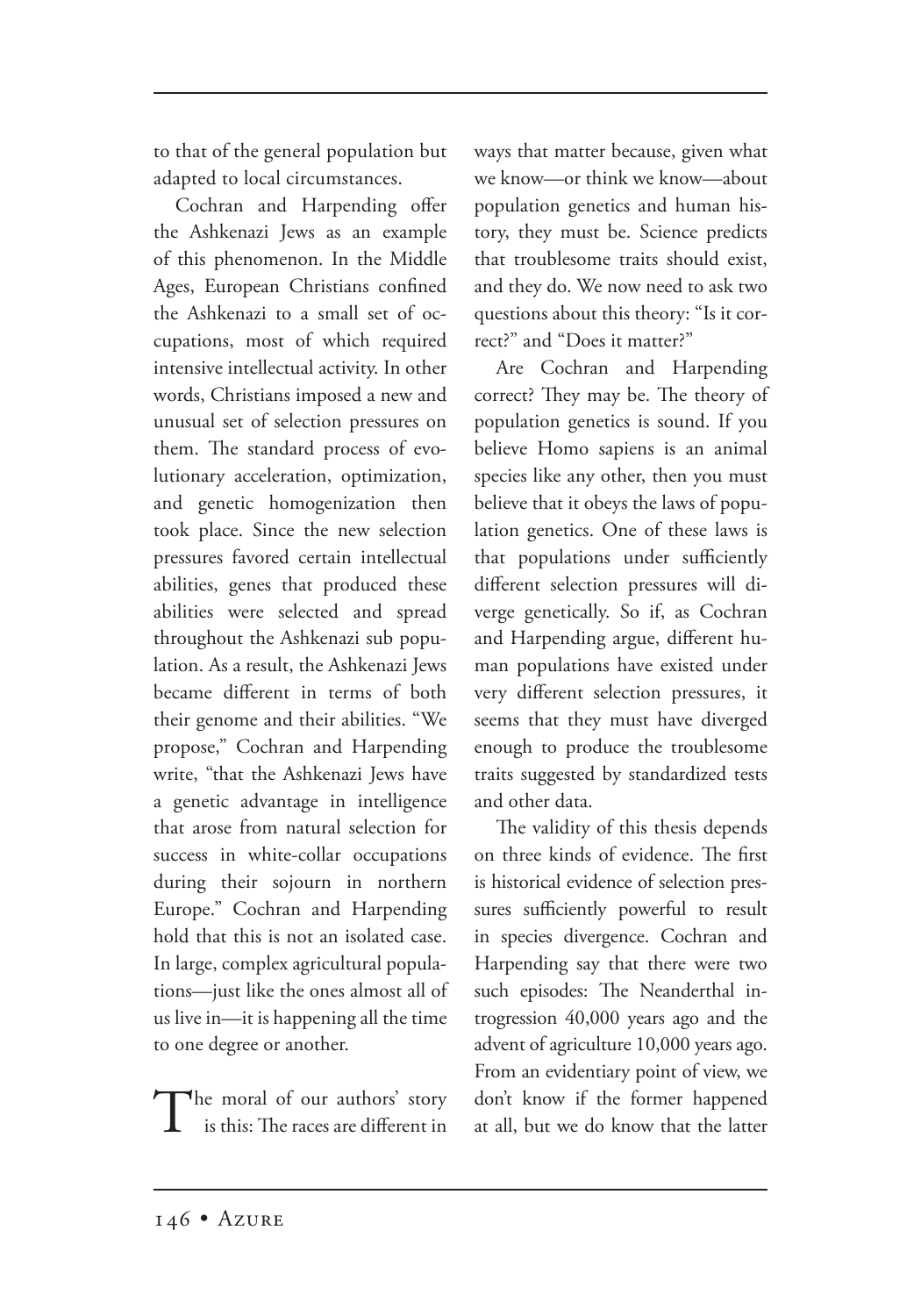did. In other words, one scenario is speculation, the other is established fact. I am not qualified to evaluate Cochran and Harpending's arguments for the Neanderthal introgression. All I can say is that it seems possible, it would have altered selection pressures if it occurred, and most experts doubt that it did. The theory is a clever way to explain the mysterious transition from primitivism to behavioral modernity, but being clever isn't proof of anything.

I can say a bit more about the advent of agriculture. Cochran and Harpending are on solid ground when they claim that this new mode of production and everything it brought with it—namely, civilization—changed selection pressures in a whole host of ways. Humans living by agriculture need to do many things that hunter-gatherers don't: They have to eat a lot of food that isn't meat and isn't tasty or terribly nutritious; they have to work very hard for that food; they have to stay in one place for a long time, and this place is mostly populated by strangers; they have to live in a hierarchal society with extensive division of labor; and they have to get used to living according to rules and laws, some quite restrictive; they have to go to school, or at least learn new skills; they have to fight without running away, sometimes in large groups such as armies. It certainly seems reasonable, then, to suggest that an environment defined by agriculture would have selected for genes and traits that were not favored on the African savannah. Moreover, since agricultural populations have been continually changing for 5,000 years, and for the most part these changes have been in the direction of increasing size and complexity, it also seems reasonable to suppose that selection pressures have continued to change both globally (across the entire human population) and locally (in specific sub populations). We all have to do things that people living in ancient Mesopotamia didn't, and most of us have to do things that others in our population don't. Modern selection pressures are both different from and more varied than pre modern selection pressures. The question is whether these selection pressures are different enough to cause significant genetic divergence—the kind that would produce troublesome traits—among and within populations.

The second kind of evidence is drawn from observed phenotypic differences among descent groups. If, as Cochran and Harpending claim, selection pressures changed and diversified drastically after the adoption of agriculture, then we should see many such differences. There is no doubt that we do. People of different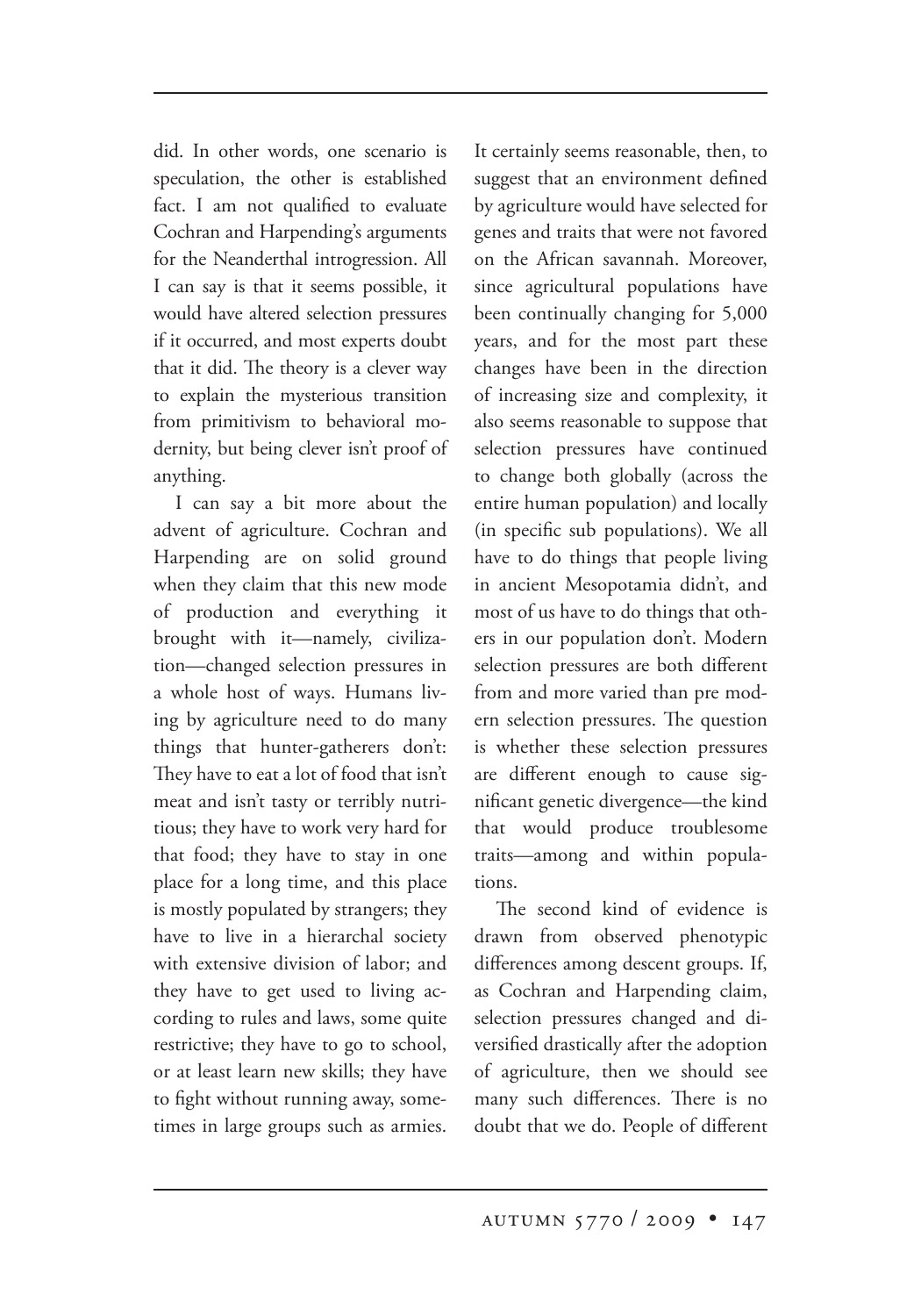descent groups often—though not always—look different from each other. As Cochran and Harpending indelicately put it, you would never mistake a Finn for a Zulu. But the observed differences are not confined to appearance. Some are behavioral. To use the obvious example, people of different descent groups often—though not always—perform differently on a wide variety of standardized tests. As we've seen, many critics doubt that these tests can be used to draw inferences about genetic distinctions. Yet the critics have yet to provide a good reason why such differences troublesome traits among them would *not* exist given what we know about population genetics and strongly suspect about human history. Changing selection pressures produce differences, not similarities. The selection pressures on humans have certainly changed. Therefore, we have every reason to expect that we would see differences like the ones we see in the test data. If we didn't see them, that would be very surprising indeed. The question, again, is whether the changes in selection pressures were powerful enough to produce the phenotypic differences that we observe in the data.

The third kind of evidence is observed genetic differences among descent groups. If the laws of population genetics hold and Cochran and Harpending's retelling of human history is accurate, we should see these genetic differences. There is no doubt that we do. Geneticists have identified the genetic characteristics of many descent groups; moreover, they have succeeded in measuring the genetic *distance* between many descent groups. Some are very different from one another, which suggests an ancient divergence, and some are very similar to one another, suggesting a more recent divergence. This is consistent with the authors' version of events. Critics counter, however, that these genetic differences are too new and too few to manifest themselves as anything like major phenotypic differences. Cochran and Harpending meet both of these objections by showing that species can change quickly and that a few genes can make a large difference in behavior. The key question, of course, is whether these few genotypic differences actually give rise to troublesome traits.

Does it matter? Cochran and Harpending make a strong case that it does, and that the races are different in significant ways. I doubt, however, that they will convince many people. The idea that the races are differently abled is just too odious and frightening for most of us to stomach. Perhaps there are some things that we shouldn't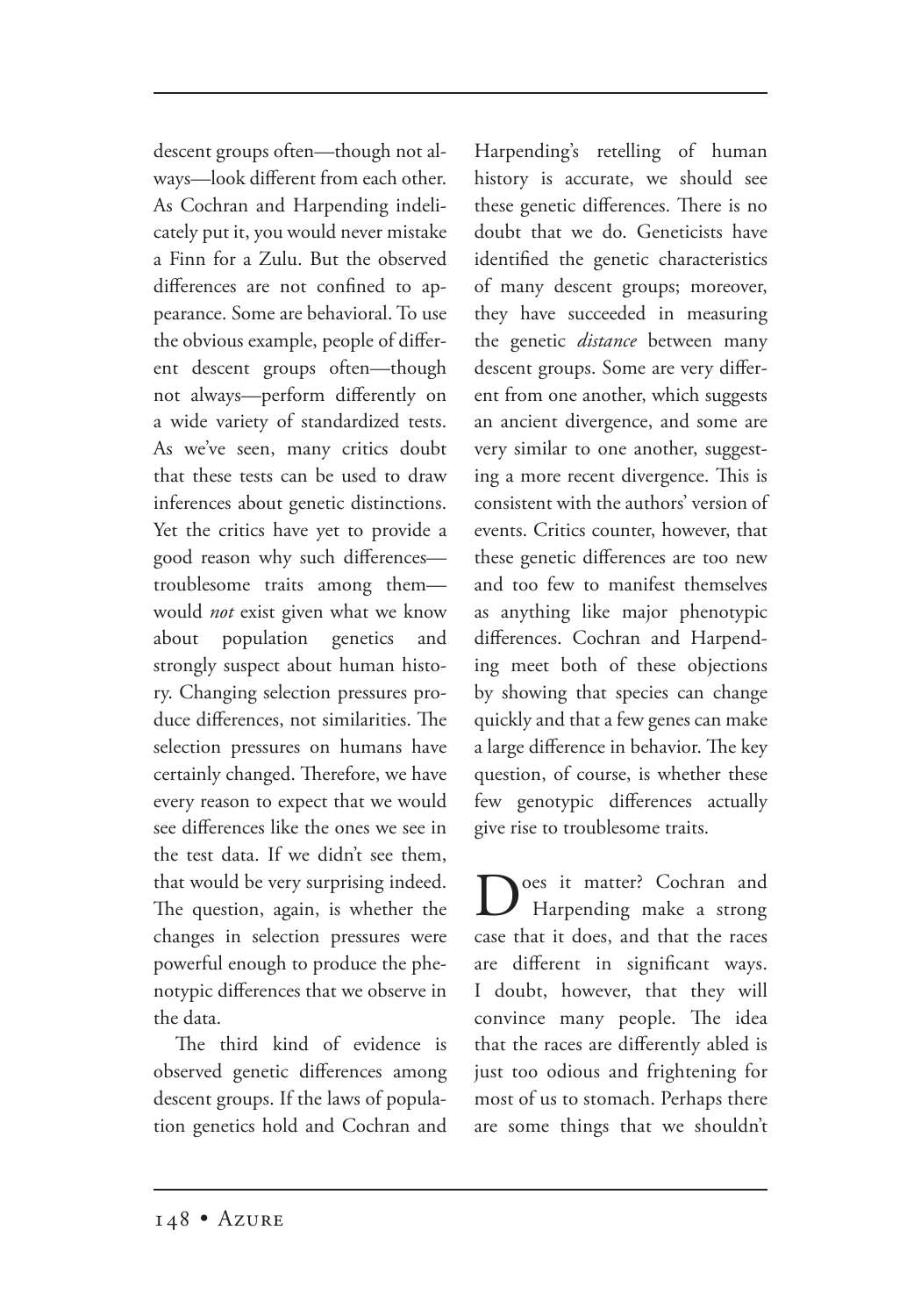believe—or at least say—even if they are true.

This, however, may not be one of them, because the implications of Cochran and Harpending's theory are not as frightening as you might think. Even if they are right, the sky will not fall. Instead, we will have to rethink some things that, in the end, are not very important to the way we live. For example, we will have to dispense with the notion that people *then* were basically the same "under the skin" as people *now*. As a historian, I don't find this threatening in the slightest. Far from it: I can't wait to get to work fleshing out what it might mean for our understanding of the human past. We will also have to toss out the notion that people *here* are the same "under the skin" as people *there*. This doesn't particularly bother me either. I already accept that people are different "over the skin," and I have no problem living happily among cultures that are acknowledged to be different from each other. Though I can't say for sure, I doubt I would have any difficulty living happily among kinds of people—races, descent groups, populations, or whatever you want to call them—that are acknowledged to be different as well. This is true for two reasons. The first is an "is," and the second is an "ought."

By happy accident, the differences that genetically divide us into types are not that significant. The majority of them are, in fact, completely trivial, at least to fair-minded people. They don't affect what we consider "merit" in any way, and the few genetic characteristics that do—the troublesome traits—are neither very numerous nor very influential. At present, we can identify only one trait—or rather one cluster of traits—that could be called troublesome with any degree of confidence: intelligence. This shouldn't really worry us, because differences in intelligence among races, if they exist at all, do not appear to be very large. Moreover, it's not as if *all* members of race X are *always* smarter than members of race Y or Z. In fact, the differences appear to be so slight that one cannot confidently predict that any given member of race X will be significantly smarter than any given member of race Y or Z. The differences show up in the aggregate, not among individuals. Of course, there may be other traits—the jumble of characteristics we call "temperament" is a possibility—but we have every reason to believe that they too will be minor.

There is a sense, however, in which none of this really matters. More or less all of us believe that it is wrong not to mention irrational—to treat people differently on the basis of race. This is not an empty conviction; it has repeatedly moved us to action.